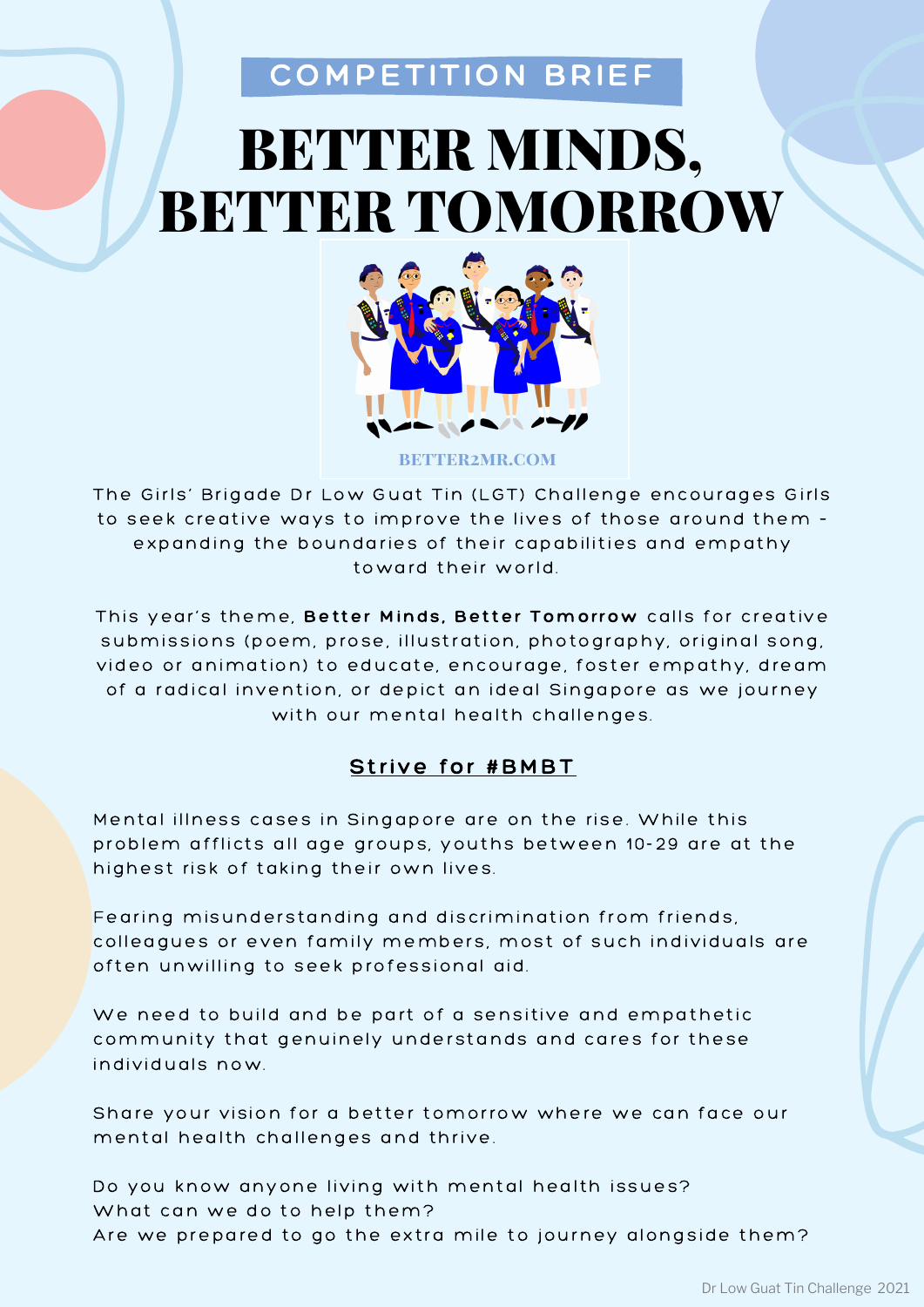

## COMPETITION INFO



#### GENERAL RULES

- By entering into this competition, the participant(s) verifies that the work submitted is not plagiarised and does not infringe the copyright and intellectual property right of any person or organisation.
- The judges' decision is final and no correspondence or dialogue will be entered into.
- Any dialogue or text shown within the submission that is not in English should have annotations/subtitles in English.
- All entries must be respectful.



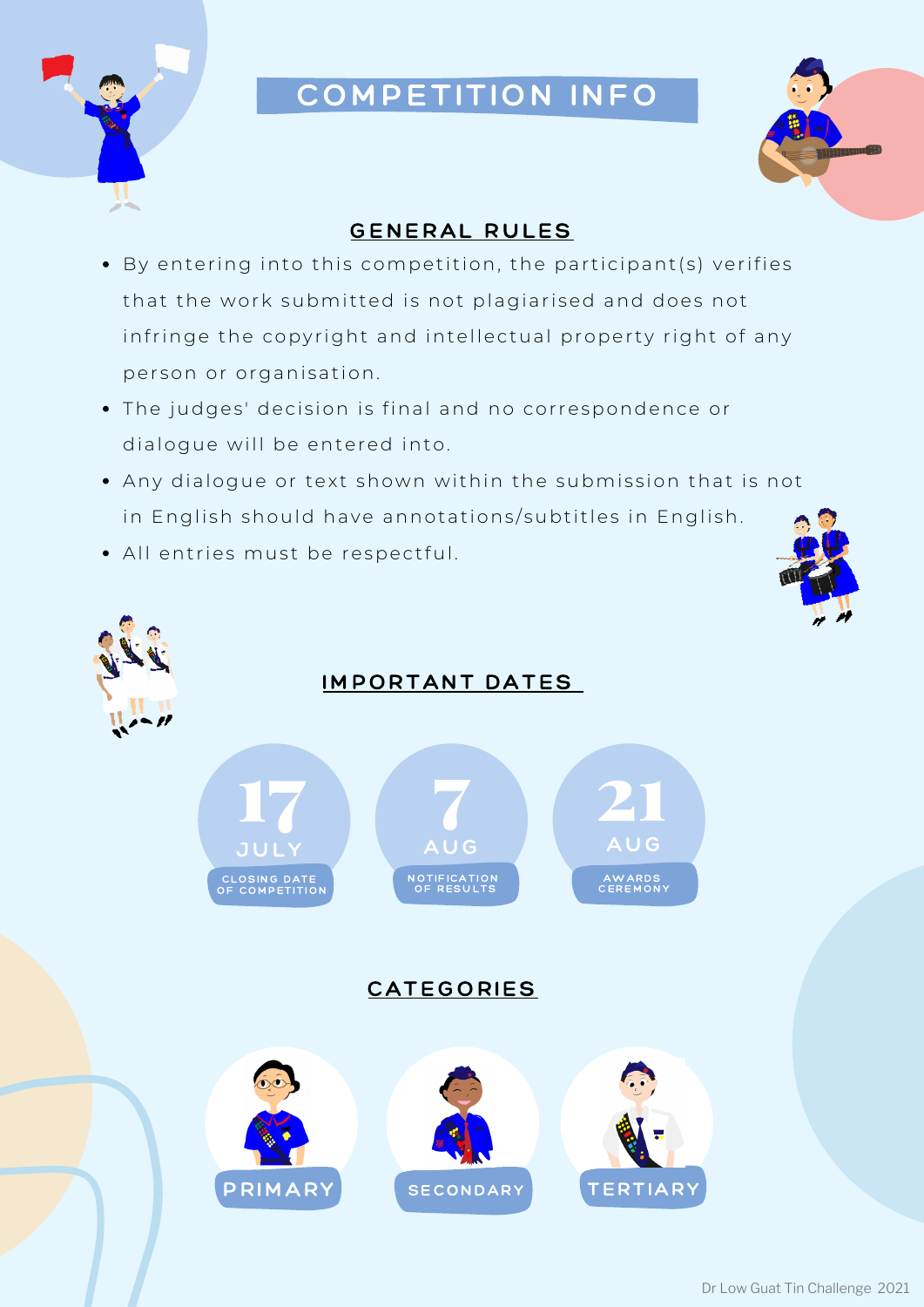## COMPETITION MEDIUM

You are required to submit a short explanation about your work in no more than 1000 characters during the online submission.

**Write** 

WHAT I CAN SUBMIT Poem, prose, song

FORMATS In writing, audio recording or video

GUIDELINES Should not exceed 2500 words Adobe PDF or MP4 Total maximum file size 1GB

# Illustrate

WHAT I CAN SUBMIT

Illustration, graphic design, photo, art installation, diorama

### FORMATS

3D Art: Photos of your installation/diorama Analog: Scan/ photograph your physical artwork

### GUIDELINES

JPEG Maximum resolution 300dpi Total maximum file size 1GB



WHAT I CAN SUBMIT Film, video, animation

### **GUIDELINES**

MP4

Any dialogue or text shown within the entry that's not in English should have English subtitles

Total maximum file size 2GB

# Invent

WHAT I CAN SUBMIT

Inventive solution with accompanying visuals or product design

FORMATS

In writing (with pictures) or video

GUIDELINES Written solutions should not exceed 2500 words Adobe PDF or MP4 Total maximum file size 1GB